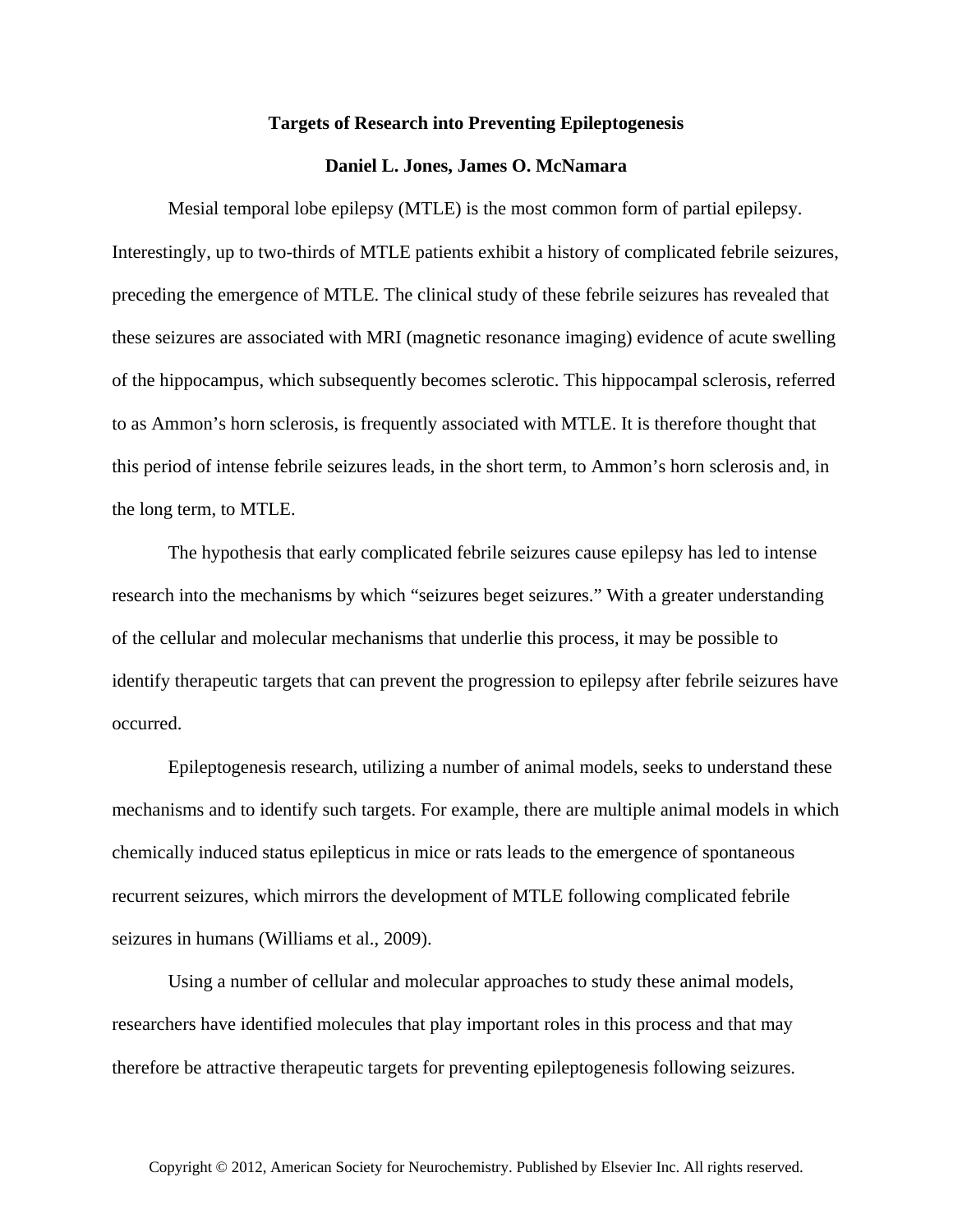The mammalian target of rapamycin (mTOR) is one such target that has been identified in recent years in research using animal models of epileptogenesis. The mTOR signaling pathway has been found to be upregulated after the chemical induction of status epilepticus in mice and rats. In addition, increased activation of the mTOR pathway is observed in patients with Tuberous Sclerosis Complex (TSC), a genetically caused epilepsy syndrome (see also Box 28). Treatment of mice or rats with the mTOR inhibitor rapamycin following status epilepticus has been found to significantly attenuate the appearance of hallmarks of TLE, including mossy fiber sprouting (Buckmaster & Lew, 2011). Rapamycin-induced reductions in the subsequent emergence of spontaneous recurrent seizures have been observed in some but not all of these studies (Buckmaster & Lew, 2011; Zeng et al., 2009).

In addition, the brain-derived neurotrophic factor (BDNF)-TrkB (see in Ch. 29) signaling pathway has been implicated in epileptogenesis in numerous animal studies. Levels of BDNF, which activates its receptor TrkB, have been found to increase following seizures. Indeed, seizure-induced TrkB activation has been observed in the mossy fiber pathway (Danzer et al., 2004). It is thought that TrkB activation is pro-epileptogenic, because mice lacking TrkB in forebrain neurons are unable to undergo epileptogenesis in the kindling model of epileptogenesis (He et al., 2004). Consequently, selective inhibitors of TrkB may be effective anti-epileptogenic agents.

This research will be greatly assisted by the availability of small molecule libraries that can be screened for favorable interactions with targets identified in animal studies of epileptogenesis. It is hoped that these lines of research will lead to clinical trials for methods of therapeutic intervention after status epilepticus, but before the development of spontaneous recurrent seizures.